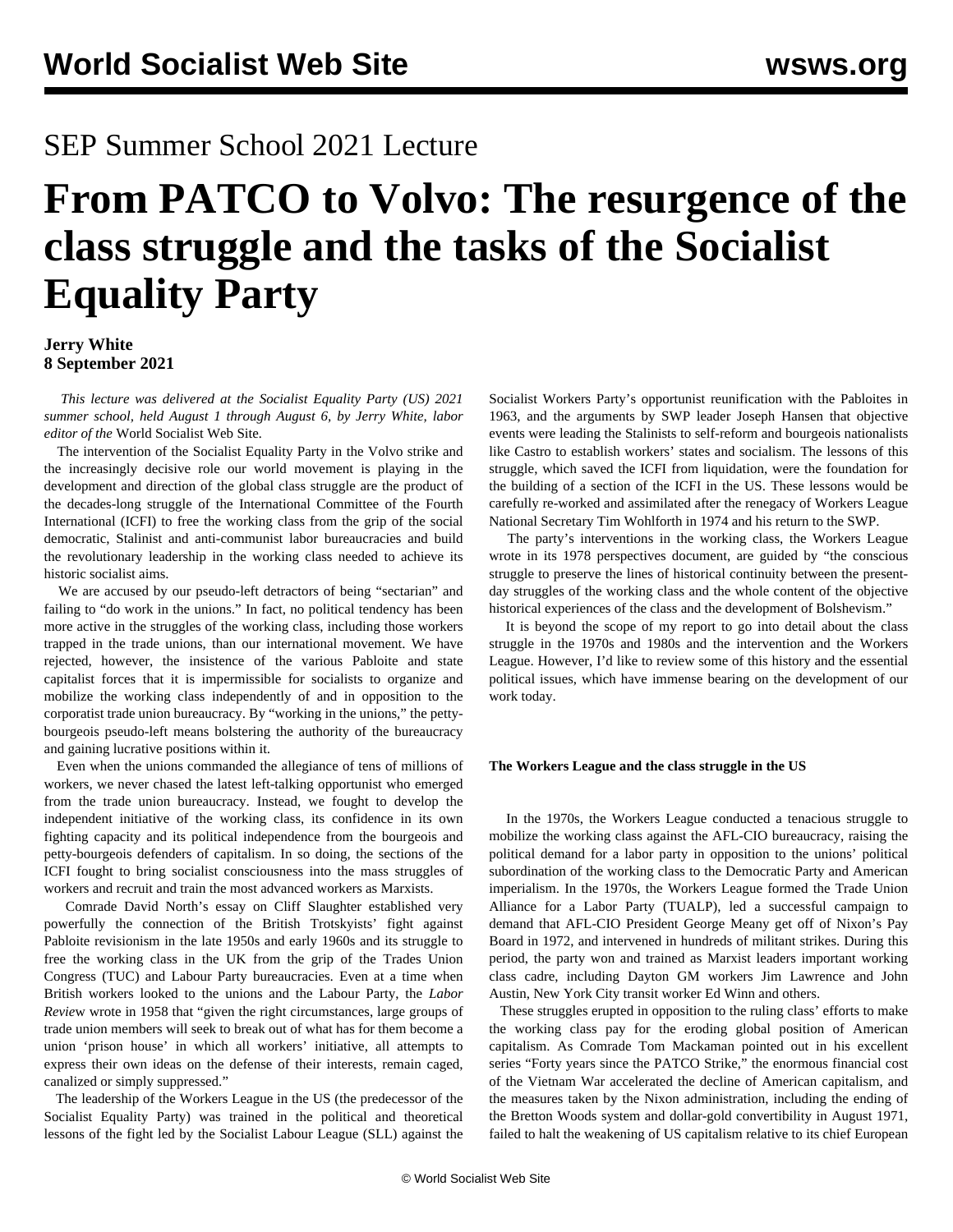and Asian rivals. Rather, they helped set in motion the high inflation and low economic growth that characterized the 1970s.

 Between 1969 and 1979, one million or more workers were on strike every year, including 2.5 million in 1971 and 1.8 million in 1974. The number of strikes involving more than 1,000 workers in 1974 was 424, tying a post-war record, with an annual average of 300 major strikes between 1969 and 1979.

 One of the key struggles of the decade was the 111-day coal miners' strike in 1977-78, when the miners defied President Jimmy Carter's strikebreaking Taft-Hartley order after decisively rejecting a White Housedictated contract brought back by United Mine Workers of America (UMWA) President Arnold Miller. In the 1978 Trade Union Alliance for a Labor Party pamphlet "The lessons of the miners strike," we wrote that the strike "marks the end for all time of the period of class compromise, based on the boom, and the start of a period of the most explosive class confrontation. The American working class is now joining the struggles of its class brothers all over the world."

 By invoking Taft-Hartley, the Workers League wrote, the Democratic Carter administration was "telling miners and every worker in the country if they didn't accept the terms dictated by big business, then the government would impose massive fines against the unions, declare the rank and file criminals and use violence against them…."

 The pamphlet noted that in the face of state violence, which included the dispatch of National Guard troops to the coalfields, hundreds of arrests and the deaths of three miners in the first two months of the strike, "the union bureaucracy not only refused to call a general strike to defend the miners but deliberately isolated their strike from the millions of workers across the country who supported it." It cited the comments of AFL-CIO President George Meany, who said he too would have invoked the strikebreaking provisions of the Taft-Hartley Act if he had been president, since Taft Hartley was the "law of the land."

 The AFL-CIO was aided by the Stalinists, who slandered the miners who revolted against Miller, calling them "company stooges," and the SWP, which claimed that support for the miners excluded any criticism of the Miller bureaucracy.

 "Only the Workers League and its industrial arm, the Trade Union Alliance for a Labor Party" we wrote, had stood "with the miners through their fight and support[ed] their militancy. But we fought every step of the way for an understanding among miners and all workers that this was not enough, that the crucial political issues in this struggle had to be raised—the need to rally the labor movement in General Strike action to force out Carter and build a Labor Party to bring in a workers' government." The most fundamental lesson of the strike, we said, "is the need for the construction of revolutionary leadership inside the working class."

 While we called for the unions to build a labor party—as a means of mobilizing the ranks against the labor bureaucracy and its subordination of the working class to the Democratic Party—the Workers League made it clear the fight for a political break with the capitalist parties would have to be waged by the revolutionary party and the workers it trained, rejecting any suggestion that it would emerge from the actions of a section of the AFL-CIO bureaucracy. Moreover, we advocated the establishment of a labor party based on a socialist program, explaining that the interests of the workers required the conscious struggle of the working class against the capitalist system, its political parties and its state. A workers' government would end private ownership of the means of production and place the corporations and banks under the democratic control of the working class.

The Workers League wrote in its 1978 perspectives document:

The whole experience of the AFL-CIO has shown that the

bureaucracy will stop at nothing to destroy any genuine independent political movement of the working class. Any political movement of any sort led by any section of the union bureaucracy, whether for a "third" party or even something called a "labor party," would in no sense represent a real political break from the apron strings of the bourgeoisie.

 Such a political break, the Workers League said, was possible only through "the intervention of the revolutionary party within the spontaneous movement of the working class," and the "conscious struggle of the Workers League against all forms of opportunism within the workers' movement, and, finally, against all manifestations of the domination of bourgeois ideology over the working class."

 The vast majority of those who would come to make up the pseudo-left wrote off the American working class as hopelessly backward, racist and reactionary, as they embraced the middle-class politics of race and gender. Those state capitalists and Pabloites who did work in the unions claimed pressure from the ruling class and the capitalist state from above and the working class from below would force the trade union bureaucracy to renounce its material interests and somehow open the road for workers to fight for socialism.

 In this regard, it is important to contrast our response to the 1977-78 miners' strike to what was written in 1978 by Kim Moody, the state capitalist and co-founder of *Labor Notes*, whose so-called "Rank-and-File Strategy" is promoted by the Democratic Socialists of America today.

 Praising Meany, United Auto Workers President Douglas Fraser, United Steelworkers President Lloyd McBride and other "top-level labor leaders" for donating money to the striking miners, Moody wrote, "As welcome a sign as it is, this support did not signify a break with the American labor leadership's belief in the mutual interest and cooperation between labor and capital. The credibility of these old ideas will, of course, be stretched more and more. The pressure and aggression from the employers, and the retreats and vacillations of the [Carter] administration and Congress, will make life more difficult at all levels of the labor movement. No doubt, as in the past, this will produce political changes and breaks even at the top."

 Over the next four decades, however, no section of the union bureaucracy would oppose the ruling class offensive against the working class, even when it involved the outright smashing of unions. This included the myriad of dissidents whom the state capitalists and Pabloites chased after and hailed, from Miners for Democracy alumni Richard Trumka and Cecil Roberts and Teamsters for a Democratic Union-backed Ron Carey, to the so-called insurgent AFL-CIO President John Sweeney.

 As the American ruling class shifted from a policy of relative class compromise to violent class war, the Democratic Party did not "vacillate" and the AFL-CIO did not move to the left. On the contrary, the AFL-CIO moved completely in tandem with the ruling class drive to substantially reduce the income of American workers. In August 1979, Carter appointed Chase Manhattan banker Paul Volcker as head of the Federal Reserve. Volcker raised interest rates to 20 percent in what was called the "Volcker shock." This was a calculated move to trigger mass layoffs and the worst economic downturn up to that time since the Great Depression. The shutdown of industries and mass unemployment were used to "wring inflation out of the economy," i.e., beat back the resistance of the working class to a wave of wage cuts.

 AFL-CIO President Lane Kirkland became co-chair of Carter's Economic Revitalization Board, which was tasked with deciding which industries should be allowed to vanish because they could not compete in world markets. UAW President Douglas Fraser was brought onto the board of directors of Chrysler Corp. In the federal bailout of Chrysler engineered by Carter, Fraser collaborated in the elimination of 57,000 jobs and closure of nearly 30 factories, including more than a dozen in Detroit,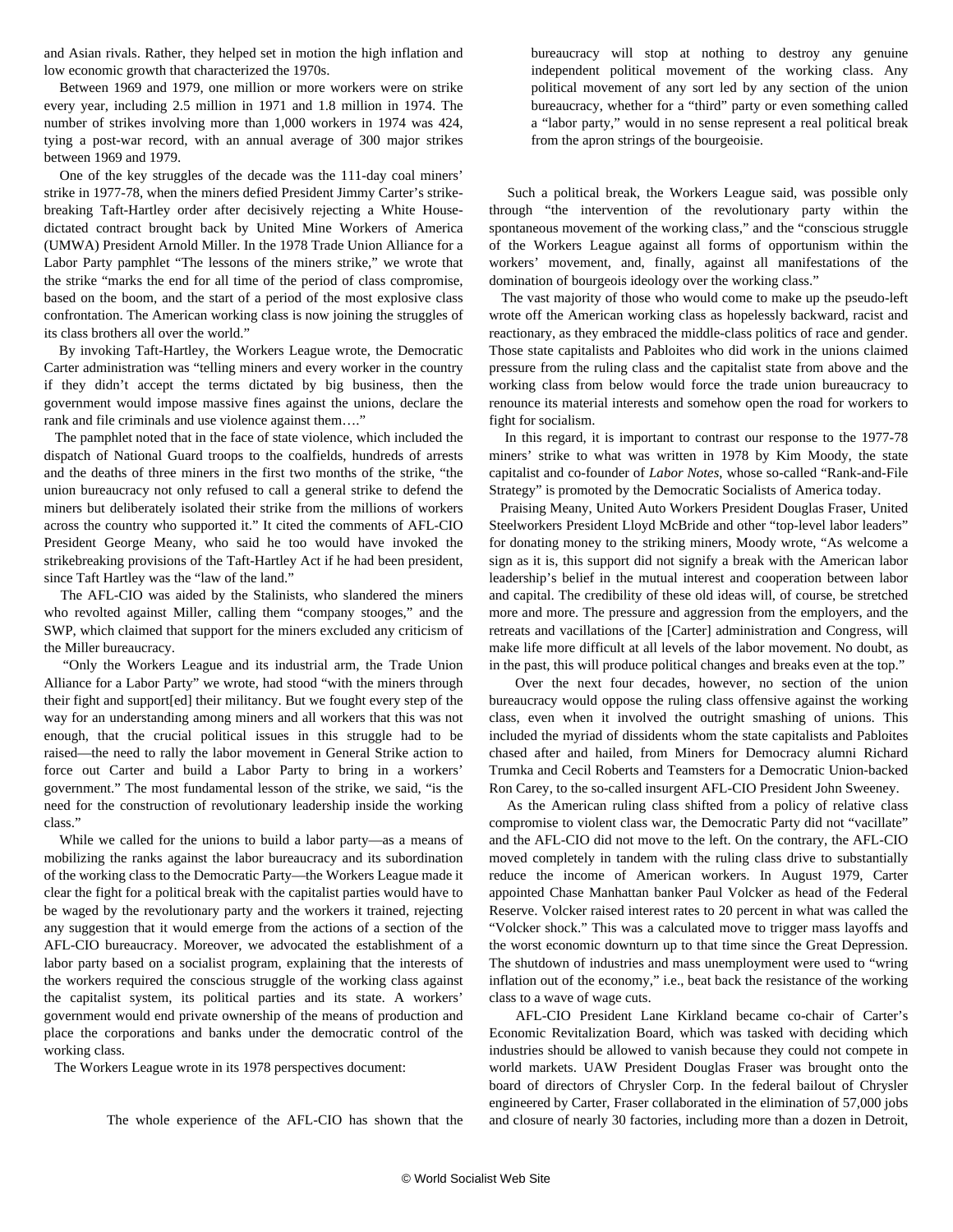where, according to a congressional report, the "most troublesome workforce in America" resided.

 Over massive rank-and-file opposition, the UAW finally forced through the cuts, which included the loss of \$4,000 in wages and benefits for each worker—the equivalent of an annual cut of \$15,000 in current dollars. When Canadian autoworkers voted down the concessions, the UAW offered to cut another \$25 million from American workers.

#### **The PATCO strike**

 This was the background to Reagan's smashing of the PATCO air traffic controllers' strike, which began 40 years ago on August 3, 1981. After forgoing any intervention against the 72-day strike by 160,000 coal miners earlier in the year, Reagan decided to break a small union of professional workers, which had endorsed him in the 1980 presidential election.

 While Reagan has for years been lauded by the bourgeois press and the Democratic Party as a great political leader, he was deeply hated in the working class. I remember attending a mass meeting of striking coal miners in Hazard, Kentucky on March 30, 1981. When word came that Reagan had been shot, a cheer went up from the miners.

 In his perspective, "[Volvo Truck workers in Virginia return to the picket](/en/articles/2021/06/08/pers-j08.html) [lines: A turning point in the US and global class struggle](/en/articles/2021/06/08/pers-j08.html)," published on June 7, Comrade David North wrote of the PATCO strike:

 This historically unprecedented assault on a union and rank-andfile workers by the federal government succeeded only because the national AFL-CIO flatly refused to come to the defense of PATCO. It was widely and correctly assumed by PATCO militants that the Reagan administration had received assurances from the AFL-CIO that it would not act to prevent the destruction of PATCO.

 There was enormous support in the working class for a struggle against Reagan's unionbusting. On September 19, 1981, as many as half a million workers marched in Washington, DC on "Solidarity Day," with striking PATCO workers taking the honored position at the front of the march. The Workers League won enormous support for its call for a general strike to defend the PATCO strike and sold hundreds of copies of the *The human cost of Reagan's cuts* and other pamphlets.

 David North summed up the four major points the Workers League stressed in its August 13, 1981 statement, "The PATCO strike: A Warning to the Working Class":

 First, it stressed that the violent action of the Reagan administration was aimed at implementing a fundamental restructuring of class relations in the United States, i.e., creating the best conditions for a massive increase in the exploitation of the working class and the transfer of wealth to the ruling elite. The destruction of PATCO was a signal for a general offensive by the corporations against all sections of the working class.

 Second, it explained that the Reagan administration's attack on workers was aimed at reversing the global economic decline of the United States and weakening the resistance of the international working class to the geostrategic interests of American imperialism.

 The attack on the PATCO membership is inseparable from Reagan's policy of global counterrevolution. American capitalism can no longer keep two sets of books, politically speaking, maintaining class compromise at home while pursuing ferocious counterrevolution and establishing and supporting military and fascist dictatorships overseas.

 Third, the Workers League warned that the subservience of the AFL-CIO, the UAW, the Teamsters and other labor organizations to capitalism and its two political parties drastically weakened the working class and would lead to one defeat after another.

 Fourth, the defense of the working class required the building of a new revolutionary leadership, based on a socialist perspective. The Workers League warned:

 The labor bureaucracy will betray, and is betraying. The struggle against these betrayals cannot be based solely on militancy, but requires a political strategy for the struggle against the government.

 The analysis made by the Workers League, regarding both the national and international consequences of the betrayal and defeat of the PATCO strike, was confirmed by subsequent events. Within the United States, the destruction of PATCO was followed by a wave of strikebreaking—at Continental Airlines, Phelps Dodge copper mines, Hormel meat processing plants and AT Massey coal mines, to name only the most notorious—that resulted in a devastating decline in the living standards of the American working class.

 The Workers League would actively intervene in each of these struggles and many, many others to mobilize the working class against the treachery of the AFL-CIO. The interview earlier this year with striking copper miners' leader Jorge O'Leary explained the role of the Workers League and, in particular, Comrade David North in assisting and informing the copper miners during the three-year Phelps Dodge strike.

 During the 1980s, we were the only political tendency that fought to mobilize the working class against the revival of levels of corporate and state violence not seen since the 1920s. This included the frame-up and imprisonment of militant workers such as the AT Massey and Milburn miners and Greyhound striker Roger Cawthra. It also included the picketline murders of Greyhound strikers Ray Phillips and Robert Waterhouse, New York telephone worker Gerry Horgan and West Virginia coal miner John McCoy.

#### **The corporatist transformation of the unions**

 At the same time, the Workers League analyzed the degeneration and transformation of the trade unions. This included the adoption by the United Auto Workers at its 1983 convention of the doctrine of corporatism, which we described as the "conception of unrestrained class collaboration that preaches complete harmony of the interests between the capitalists and the working class."

 We pointed to the similarities with the program of Italian fascism, in which the employers and the unions were integrated into the state and all were subordinated to the "national interest" of the ruling class. At the same time, we began a serious examination of the income and the material interests of the labor bureaucracy, including the establishment of joint labor-management training centers, which would become the conduit for the transfer of billions of dollars from the companies to the UAW. This study showed that the income of the bureaucracy was rising in parallel with the decline in the income of the workers, establishing the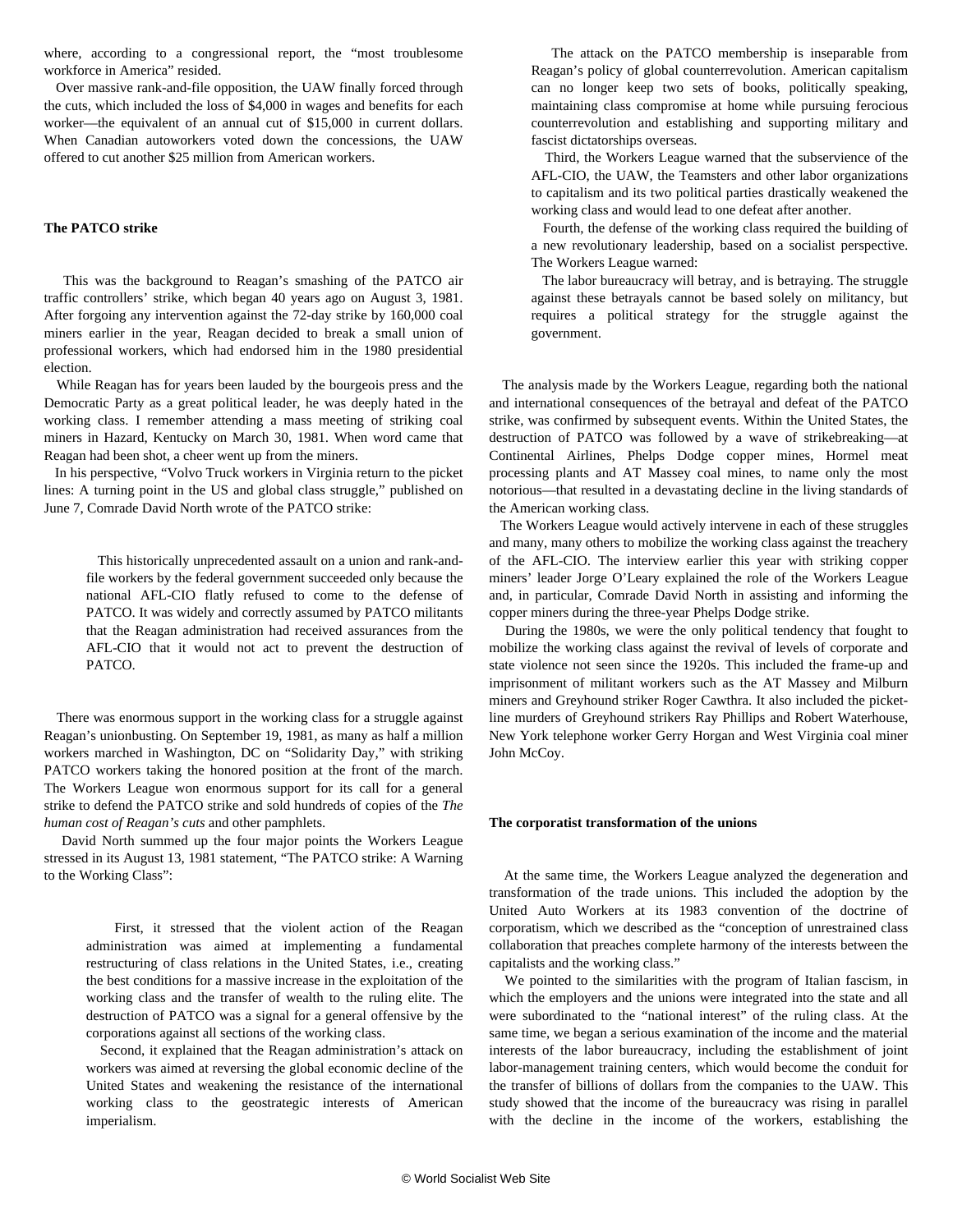antagonistic interests of the working class and the labor bureaucracy. It should be noted that this work was denounced as "mechanical materialism" by Cliff Slaughter, who by this time was far along in the abandonment of Marxism.

 The fight against the corporatist program of the UAW was inseparable from the fight against the national chauvinism peddled by the unions. We relentlessly opposed the anti-Japanese racism of the UAW, which led to the death of Chinese-American engineer Vincent Chin in 1982. We fought for the international unity of the working class.

 As I noted before, the pseudo-left apologists for the trade unions often argued and continue to claim that pressure from militant workers from below would force the trade unions to fight. How did the union bureaucracy really react to the efforts by the working class to change the course of the trade unions? The 1985-86 Hormel strike is a critical case study.

 On August 17, 1985, 1,500 workers at the Hormel plant in Austin, Minnesota went on strike when the meatpacking giant demanded a 23 percent wage cut. The strike by United Food and Commercial Workers Local P-9 was opposed by the UFCW national union, which had agreed to wage cuts across the industry.

 When Hormel sought to reopen the plant with strikebreakers in January 1986, Local P-9 organized mass picketing to halt production. A week later, Minnesota's Democratic governor, Rudy Perpich, deployed hundreds of National Guard troops to protect the scabs. In defiance of the UFCW, P-9 sent roving pickets to other Hormel plants, including in Ottumwa, Iowa, where 750 workers joined the strike. Through February and into March, large rallies were held in several large American cities, including Detroit, New York and San Francisco, and car convoys were organized in Minnesota and Wisconsin to transport food and money to the strikers.

 The UFCW responded by withdrawing its sanction for the strike, cutting off strike benefits and launching a red-baiting campaign against P-9 President Jim Guyette and other leaders. Local P-9 workers defiantly voted to continue the walkout and fought pitched battles against strikebreakers and police in Austin, while thousands of supporters continued to pour into the Minnesota city.

 In April 1986, the UFCW began kangaroo court proceedings to put P-9 under trusteeship. The local sued the national union in federal court, charging it with a "malicious, willful, and bad-faith" effort to end the strike, which included freezing the local's bank account, seizing money donated to the strikers and employing spies to disrupt support activities.

 With the backing of a federal judge in Minnesota who had previously issued one strikebreaking injunction after another against the Hormel workers, the UFCW sent a goon squad of 30 officials to seize the union hall and change the locks. The UFCW issued letters to strikers saying they would be arrested if they interfered with the trusteeship. It sent spies throughout town photographing cars with anti-Hormel bumper stickers and telling workers they would lose all hope of reinstatement if they continued to speak out.

 The elected local officials were removed and the UFCW International enrolled the strikebreakers into a new local union. In August, the national union announced that it had reached a deal, which did not provide for the recall of any of the strikers and accepted all of the company's demands. The deal was ratified in a UFCW-organized vote by the reconstituted local made up of scabs.

 Reflecting the unseriousness of left-liberal elements in and around the unions, Ray Rogers, who was hired to carry out the so-called corporate campaign of boycotting Hormel products and staging civil disobedience stunts, admitted that he was completely blindsided by the strikebreaking role of the UFCW. "I never counted on the International fighting so hard against us," he said. "I would never have believed that they would attack us, ignore us when the National Guard came, that Kirkland and

Winpisinger would get involved against us, and that they'd spend the millions that they did to defeat us. I never figured they'd do anything one way or the other."

#### **Internationalism and the fight for revolutionary leadership in the working class**

 It would be wrong to see the development of the Workers League's interventions in the working class from a nationalist standpoint. As Comrade David North, wrote to Workers Revolutionary Party General Secretary Michael Banda on January 23, 1984:

 No matter how promising certain developments within the national work of the sections may appear—such as our own experiences in various trade union struggles—these will not produce real gains for the sections involved unless such work is guided by a scientifically worked out international perspective. The more the Workers League turns towards the working class, the more we feel the need for the closest collaboration with our international comrades to drive the work forward. The degeneration of the Socialist Workers Party, culminating in the open split with Mandel, is the greatest historic vindication of the struggle you waged against Pabloism. We are proud to have been your students in that struggle. But the new stage in the crisis of imperialism and Stalinism and the break-up of revisionism now poses the necessity of a great development in our theoretical work and practical activity. We believe that this development requires a renewal of our struggle against Pabloite revisionism—above all, against the manifestation of its outlook within our own sections.

 Tragically, Healy, Banda and Slaughter rejected this path of international collaboration and struggle, having adopted the positions and outlook of Pabloite revisionism, which they had once fearlessly opposed. This took the form of the most grotesque adaptation to bourgeois nationalism in the Middle East and Africa, Gorbachev's *perestroika* in the Soviet Union, and in England the Labour and Trades Union Congress bureaucracy, including the Stalinist leader of the National Union of Miners Arthur Scargill during the 1984-85 strike.

 The split with the WRP in 1985-86 was the culmination of a more than thirty-year civil war inside the Fourth International and marked the victory of the orthodox Trotskyists. This created the conditions for an immense theoretical, political and organizational development of the International Committee of the Fourth International. The defeat and ejection of the national opportunists anticipated immense historical events, including the Stalinist liquidation of the USSR and the transformation of social democratic parties, trade unions and all the national-based organizations, under the weight of globalization, into direct agencies of capital. These are precisely the institutions upon which Pabloite opportunism had been based.

 In the beginning of the 1990s, there was a protracted struggle in the Workers League over the implications of the transformation of the unions and national reformist parties for the practice of the American section. This took the form of a fight against any conception that the basic task of the party was to issue demands to the AFL-CIO, including for the building of a labor party, and the conception that the party could not "substitute" itself for the "mass organizations of the working class" and the "labor movement."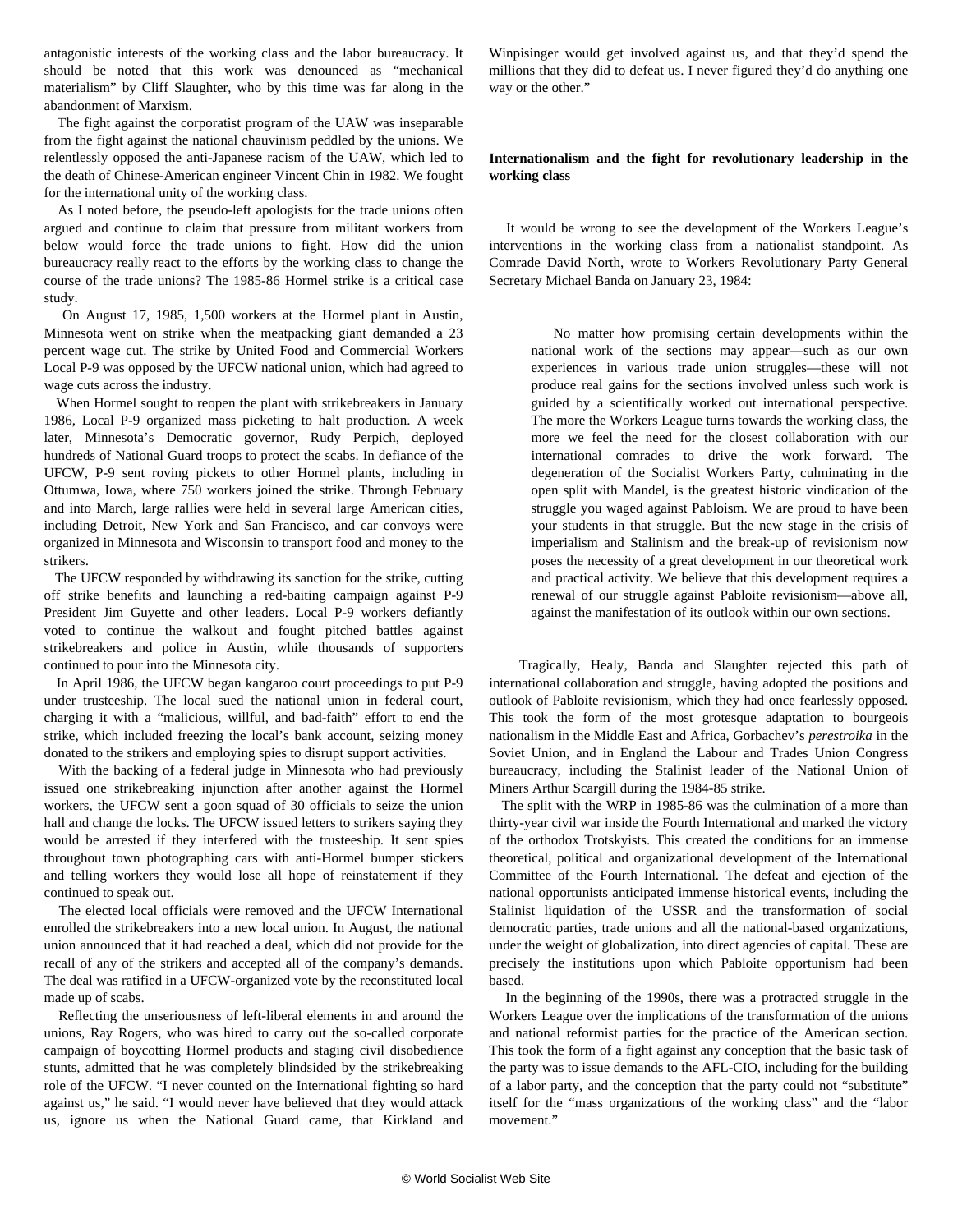I would like to cite several comments by Comrade Dave North during an April 1991 discussion on the Political Committee of the Workers League.

 We have spent some time examining the actual changes that have taken place in the trade unions, the change in the relationship of the bureaucracy to the working class, the changing social role of that bureaucracy. We've made the point that in the struggles of the working class the bureaucracy has been redefining itself as a social force, that it enters into agreements systematically that can in no way be described as even a distorted defense of the working class and the minimal requirements of the working class.

 [T]o the extent that we actually intervene in the struggles of the working class and we find ourselves in the leadership of movements, we will find ourselves in a position where we will confront almost immediately the direct opposition, politically and organizationally, of the trade unions. At a very early stage we will be confronted with the question: do we call the struggle off or do we proceed in defiance of the labor movement, of the existing structures of the labor movement?

 … These are not just questions which will confront us. It will confront masses of workers themselves. Do we and should we encourage strikes taken in defiance of the leaders? Should we tell workers that they must be prepared to go out, regardless of what their leadership says? We can say, 'Yes, you can demand that the union take action, but we know full well that it will not take action, that to the extent that it takes any action it will only be to gain control, to take the initiative away from the insurgent forces and strangle any movement. If the party is serious in fighting for its program it should not invest the placing of demands with the same significance as it had before, but we should stress more strongly the necessity of an insurgent movement of the working class against the existing bureaucracies and be prepared to break boldly and ruthlessly with the union organizations of the official labor movement to the extent that that movement has become an obstacle…

#### North continued:

 We understand very well that the labor bureaucracy will not carry out such struggles. Then what do we tell workers to do? We go and the unions refuse. What do we do then? Will we tell the workers to take action in spite of that—of course we will. Do we advise workers to go on wildcat strikes? Yes, we do. And if this places us in opposition to the "labor movement," well, so be it. We *are* in opposition.

Summing up these points, North said:

 There may well be the eruption of trade union struggles and they will largely be in immediate opposition to the whole trade union leadership, which will try to suppress and destroy them. We have taken that into account by making it very clear that the continuation of such struggles, trade union struggles, as far as we are concerned, does not depend upon them being sanctioned by the trade union bureaucracy and, in many cases, if they are to continue, they will have to continue in opposition to the labor bureaucracy. The International Falls strike is an indication of that.

The Hormel strike is an indication of that. The Phelps Dodge strike was an indication of that. The miners' wildcat, which we praised and which we took some credit for, was a demonstration of that.

 These conclusions were drawn from the bitter experiences of the working class with organizations that had turned against them, and the logic of the strivings of workers to find a new means to express their class interests. In this regard, it is fitting to cite the warnings made in 1989 by then-United Mine Workers of America President Richard Trumka, whose death yesterday was met with a tearful statement on the floor of the US Senate by top Senate Democrat Charles Schumer and gushing tweets by Democratic Socialists of America (DSA) leader Bhaskar Sunkara.

 Pointing to the wave of wildcat strikes that erupted in opposition to the UMWA's isolation of the 1989-90 Pittston strike, Trumka told the *Charleston Gazette* the revolt was "not authorized" and "not solicited" by the union, which had worked hard to establish "our worldwide reputation for stability."

 If a "maverick employer" like Pittston crushed the union, Trumka warned, "I submit to you that from crumbled blocks will arise a movement just like it did in 1890 when we had no money, just like it did in 1910 when we had no money, just like it did in 1920 when we had no money, and just like it did in the 1940s, it came back and it will again. When it comes back, I think the form of union probably will be different. Its tolerance for injustice will be far less and its willingness to alibi for a system that we know doesn't work will be nonexistent."

 Trumka clearly defined the trade union he then headed, and the AFL-CIO he later led, as organizations that knowingly defended a failed capitalist system. Seeing the growing support among miners for the policies fought for by the Workers League, he warned the American ruling class that workers would seek a far more radical alternative if the unions lost their grip over the working class.

 What conclusions did the SEP draw about the collapse of the AFL-CIO and the demise of the official labor movement, which was based on the thoroughly rotten foundations of nationalism, anti-communism and political subordination to the Democratic Party?

 In a January 4, 1992 report titled *[The End of the USSR](/en/articles/2016/12/30/ussr-d30.html)*, Comrade North drew the most far-ranging conclusions from the Stalinist liquidation of the Soviet Union. "All over the world," he said, "the working class is confronted with the fact that the trade unions, parties and even states which they created in an earlier period have been transformed into direct instruments of imperialism."

 North cited Trotsky's explanation in the 1937 article "Not a Workers Not a Bourgeois State," where he wrote:

 The character of a workers' organization such as a trade union is determined by its relation to the distribution of national income. The fact that [AFL President] Green and Company defend private property in the means of production characterizes them as bourgeois. Should these gentlemen in addition defend the income of the bourgeoisie from attacks on the part of the workers; should they conduct a struggle against strikes, against the raising of wages, against help to the unemployed; then we would have an organization of scabs, and not a trade union.

North continued:

 If we take Trotsky's definition of a trade union as an organization whose class character is determined by its relation to